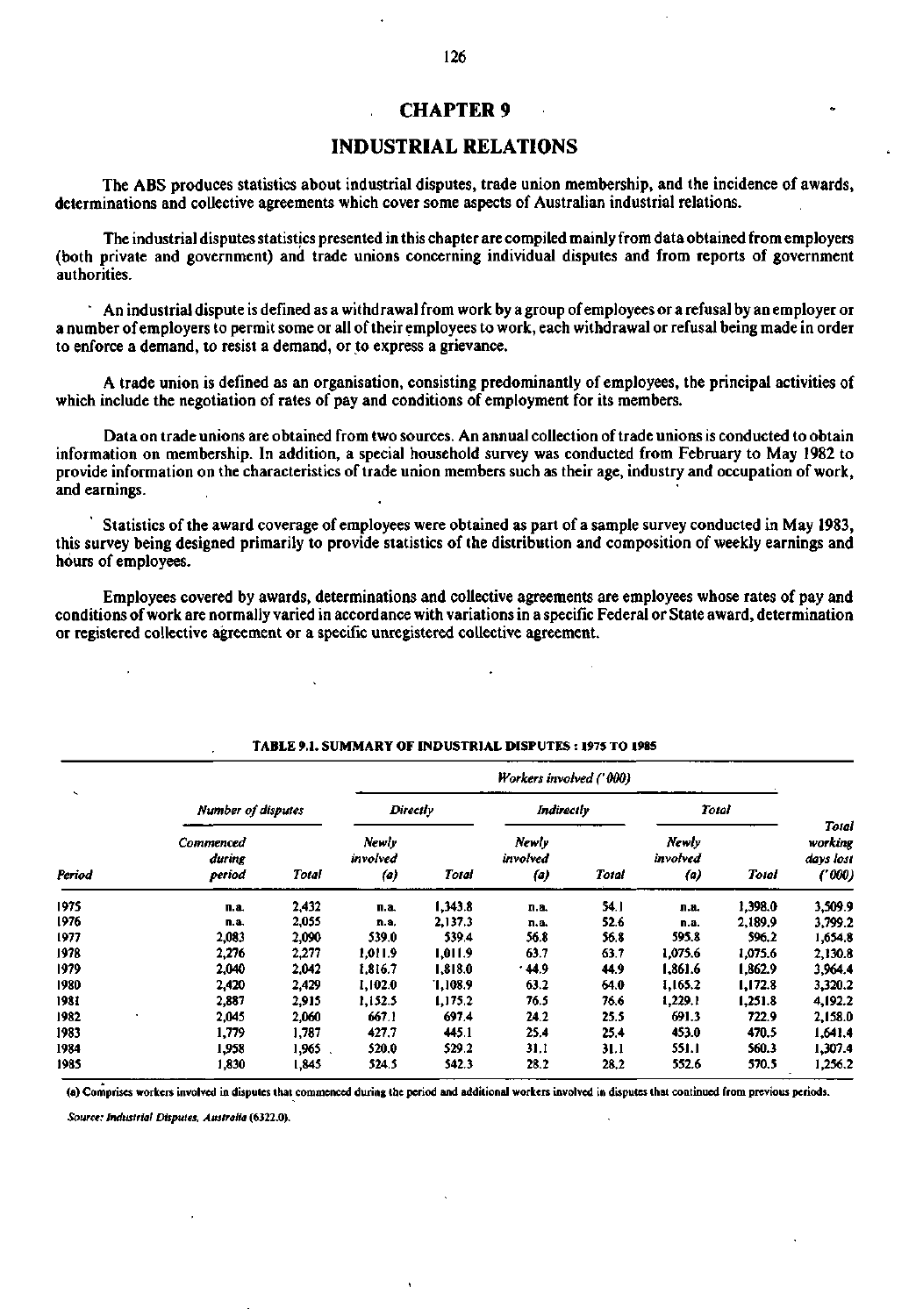





**Source: Industrial Disputes, Australia (6322.0).** 

 $\mathcal{L}$ 

**CHART 9.a. NUMBER OF INDUSTRIAL DISPUTES,**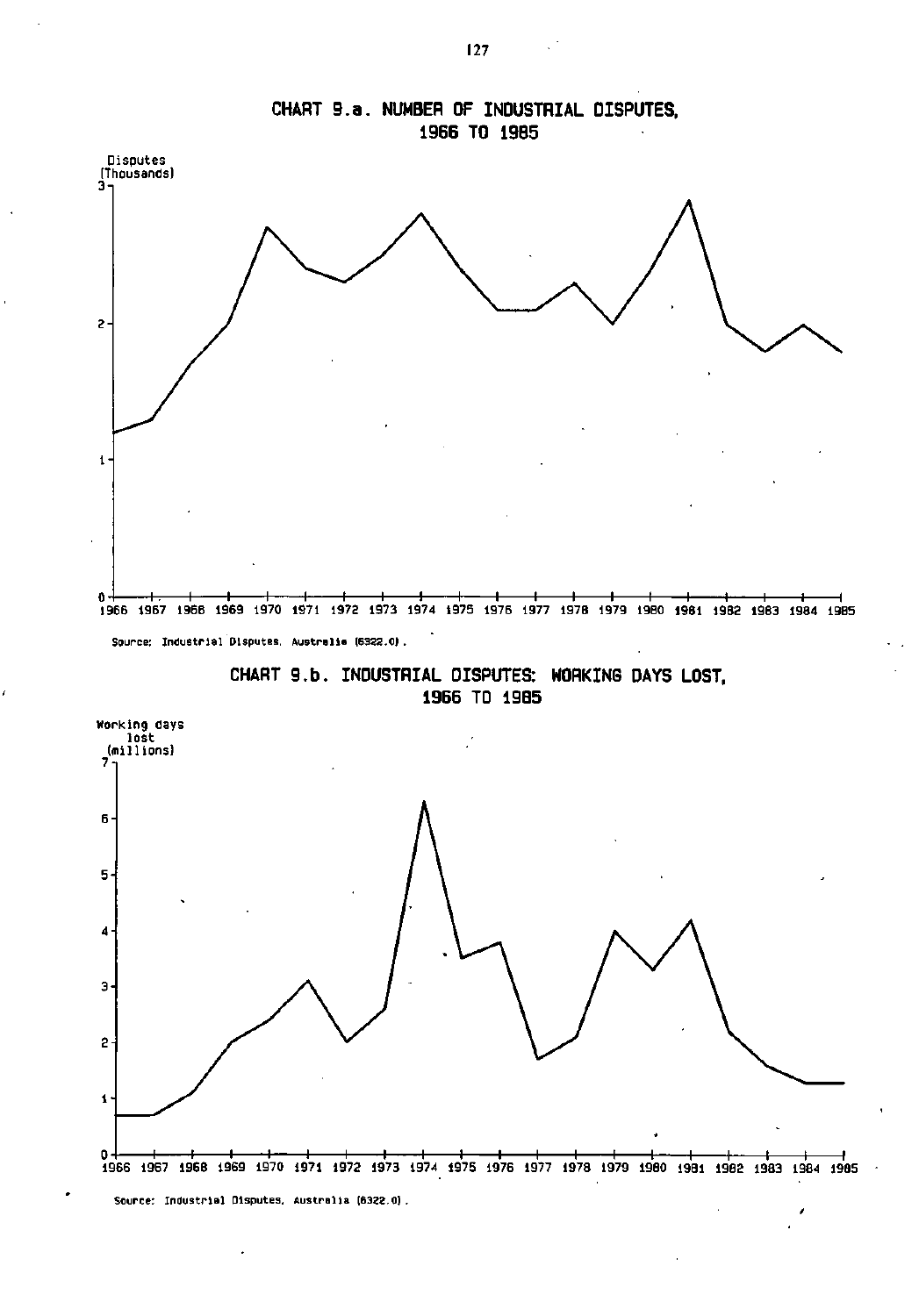

# CHART 9.C. INDUSTRIAL DISPUTES: WORKING DAYS LOST PER THOUSAND EMPLOYEES, 1975 TO 1985

Source: Industrial Disputes. Australia (6322.0) .

#### **TABLE 9.2. INDUSTRIAL DISPUTES : WORKING DAYS LOST PER THOUSAND EMPLOYEES, INDUSTRIES, 1975 TO 1985**

l.

 $\ddot{\phantom{0}}$ 

 $\hat{\mathbf{v}}$ 

|         |        | <b>Manufacturing</b> |                               |       |           |                  | <b>Transport</b><br>and storage; |                     |            |
|---------|--------|----------------------|-------------------------------|-------|-----------|------------------|----------------------------------|---------------------|------------|
|         |        |                      | Metal                         |       |           | Communication    |                                  |                     |            |
| Period  | Mining |                      | products,<br>machinery<br>and |       | Construc- | Steve-<br>doring |                                  | Other<br>industries | All        |
|         | Coal   | Other                | equipment                     | Other | tion      | services         | Other                            | (a)                 | industries |
| 1975    | 14,991 | 1,576                | 2,376                         | 674   | 1,255     | 2,581            | 379                              | 230                 | 717        |
| 1976    | 6,602  | 3,952                | 1.467                         | 1,245 | 1,433     | 2,276            | 1,010                            | 292                 | 773        |
| 1977    | 4.145  | 3,182                | 398                           | 679   | 591       | 2,625            | 450                              | 101                 | 336        |
| 1978    | 5,669  | 2,415                | 1,460                         | 747   | 378       | 8,418            | 435                              | 74                  | 434        |
| 1979    | 8.744  | 5,412                | 1,818                         | 1,147 | 1,044     | 8,106            | 1,126                            | 270                 | 787        |
| 1980(b) | 23,533 | 3,915                | 1,181                         | 1,094 | 681       | 2,556            | 354                              | 202                 | 650        |
| 1981    | 10,011 | 5,141                | 2,285                         | 989   | 1,423     | 3,041            | 957                              | 239                 | 800        |
| 1982    | 14,645 | 2,686                | 471                           | 505   | 768       |                  | 688                              | 84                  | 392        |
| 1983    | 3,223  | 3,375                | 353                           | 186   | 1,269     |                  | 485                              | 42                  | 249        |
| 1984    | 3,543  | 3,286                | 327                           | 387   | 427       |                  | างห                              | 94                  | 246        |
| 1985    | 6,739  | 1,723                | 242                           | 296   | 580       |                  | 404                              | 75                  | 230        |

(a) Excluding agriculture, etc. and private households employing staff, (b) For change in method of estimation see Appendix II.

 $\ddot{\phantom{a}}$ 

*Source: Industrial Disputes, Australia* **(6322.0).** 

.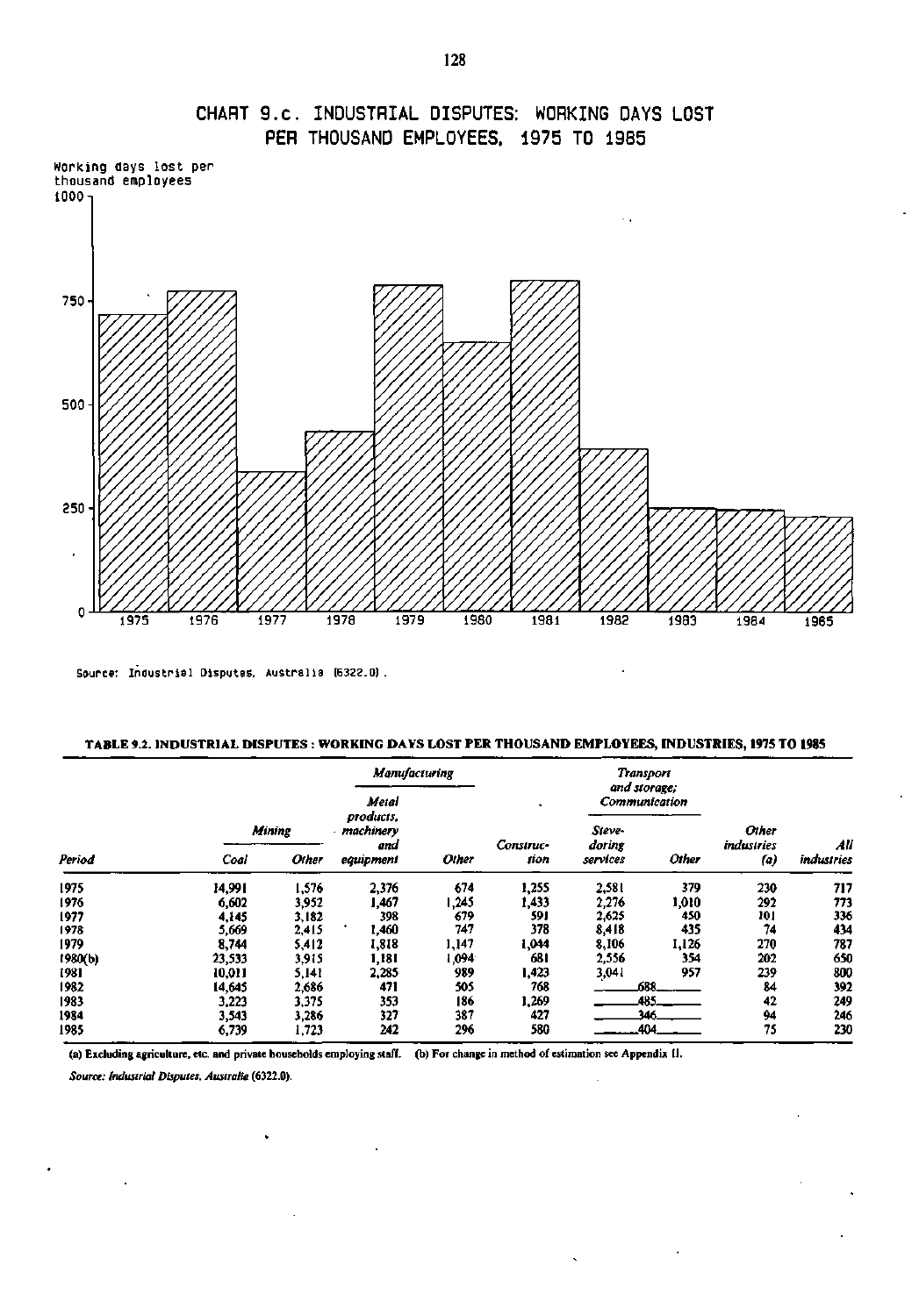

### **Source: Industrial Disputes. Australia (6322.0).**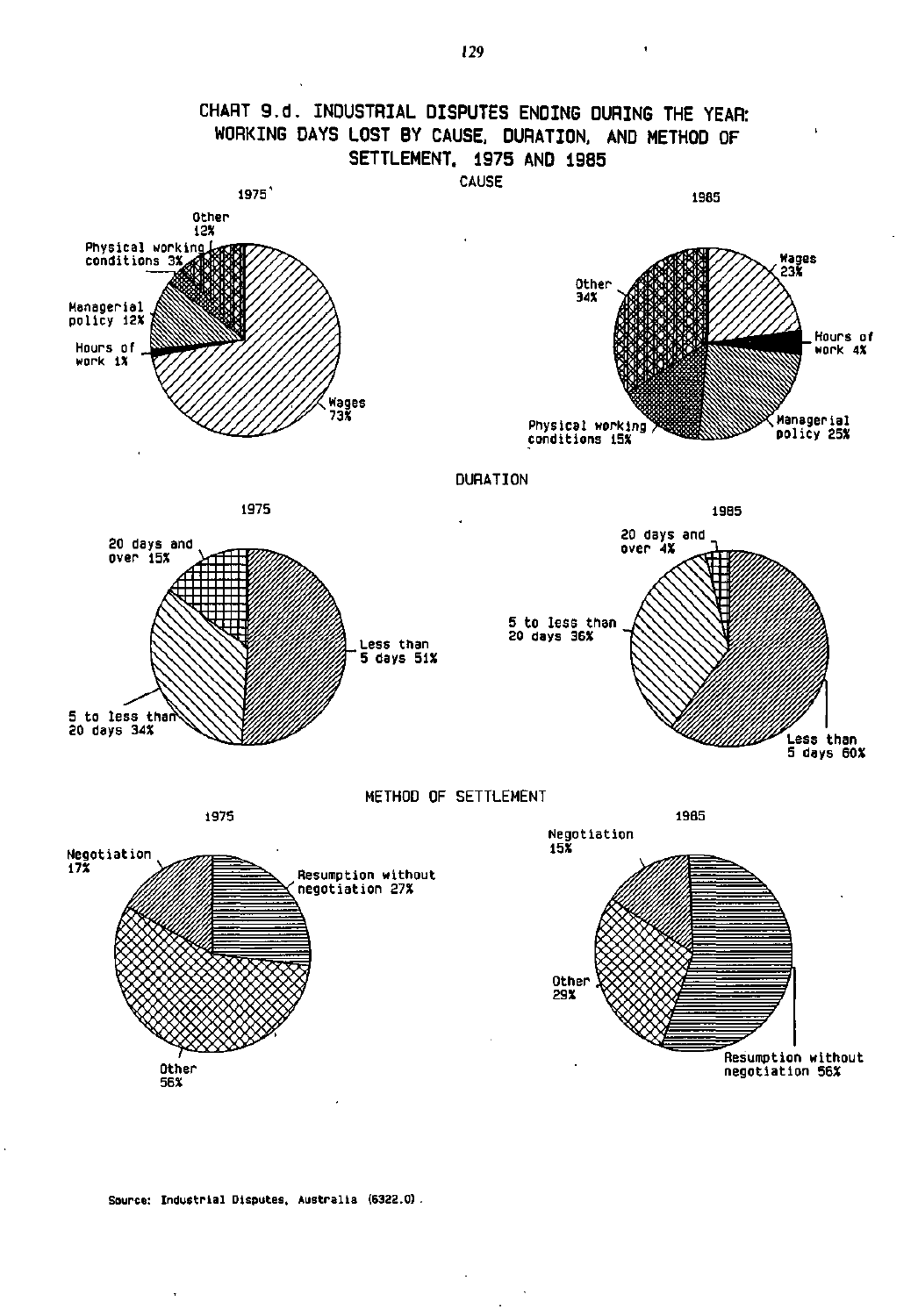i,

Ù,

|                                                  |             |             | Manufacturing                           |               |                   |                                            |             |                     |                   |
|--------------------------------------------------|-------------|-------------|-----------------------------------------|---------------|-------------------|--------------------------------------------|-------------|---------------------|-------------------|
|                                                  |             |             | Metal<br>products.<br>machinery         |               |                   | Transport<br>and storage;<br>Communication |             |                     |                   |
|                                                  | Mining      |             | and                                     |               |                   | Steve-                                     |             |                     |                   |
| Cause of dispute                                 | Coal        | Other       | equip-<br>ment                          | Other         | Construc-<br>tion | doring<br>services                         | Other       | Other<br>industries | All<br>industries |
|                                                  |             |             | 1980<br>WORKING DAYS LOST ('000)        |               |                   |                                            |             |                     |                   |
|                                                  |             |             |                                         |               |                   |                                            |             |                     |                   |
| Wages<br>Hours of work                           | 52.5<br>4.5 | 44.9<br>6.6 | 102.9<br>98.7                           | 471.0<br>54.6 | 101.5<br>15.0     | 1.6<br>25.3                                | 43.4<br>4.5 | 284.0<br>21.6       | 1,101.8<br>230.6  |
| Managerial policy                                | 27.5        | 114.3       | 170.7                                   | 131.6         | 42.3              | 22.1                                       | 47.3        | 146.0               | 701.8             |
| Physical working conditions                      | 34.8        | 17.1        | 36.5                                    | 30.6          | 25.I              | 5.8                                        | 9.8         | 7.0                 | 166.6             |
| Trade unionism                                   | 28.3        | 12.8        | 13.9                                    | 19.3          | 9.1               | 1.6                                        | 12.2        | 6.3                 | 103.4             |
| Other                                            | 328.3       | 2.8         | 154.0                                   | 79.3          | 21.2              | 18.6                                       | 25.4        | 128.1               | 757.6             |
| Total                                            | 475.9       | 198.4       | 576.6                                   | 786.3         | 214.2             | 74.9                                       | 142.6       | 592.9               | 3,061.8           |
|                                                  |             |             | 1980<br>PERCENTAGE OF WORKING DAYS LOST |               |                   |                                            |             |                     |                   |
|                                                  |             |             |                                         |               |                   |                                            |             |                     |                   |
| Wages                                            | 11.0        | 22.6        | 17.8                                    | 59.9          | 47.4              | 2.1                                        | 30.4        | 47.9                | 36.0              |
| Hours of work                                    | 0.9<br>5.8  | 3.3<br>57.6 | 17.1<br>29.6                            | 6.9<br>16.7   | 7.0<br>19.7       | 33.8<br>29.5                               | 3.2<br>33.2 | 3.6<br>24.6         | 7.5<br>22.9       |
| Managerial policy<br>Physical working conditions | 7.3         | 8.6         | 6.2                                     | 3.9           | 11.7              | 7.7                                        | 6.9         | 1,2                 | 5.4               |
| Trade unionism                                   | 5.9         | 6.5         | 2.4<br>$\epsilon$                       | 2.5           | 4.2               | 2.1                                        | 8.6         | 1.1                 | 3.4               |
| Other                                            | 69.0        | 1.4         | 26.7                                    | 10. I         | 9.9               | 24.8                                       | 17.8        | 21.6                | 24.7              |
| Total                                            | 100.0       | 100.0       | 100.0                                   | 100.0         | 100.0             | 100.0                                      | 100.0       | 100.0               | 100.0             |
|                                                  |             |             | 1985<br><b>WORKING DAYS LOST ('000)</b> |               |                   |                                            |             |                     |                   |
| Wages                                            | 47.4        | 9.7         | 16.8                                    | 56.6          | 12.0              | 2.6                                        | 8.7         | 147.6               | 301.3             |
| Hours of work                                    | 0.2         | 2.7         | 1.2                                     | 5.5           | 2.9               |                                            | 23.9        | 13.0                | 49.5              |
| Managerial policy                                | 32.3        | 33.2        | 36.0                                    | $-30.9$       | 23.3              | 13.2                                       | 65.3        | 86.9                | 321.2             |
| Physical working conditions                      | 26.4        | 34.3        | 43.3                                    | 11.9          | 24. I             | 2.9                                        | 34.I        | 16.5                | 193.6             |
| Trade unionism                                   | 92.9        | 22.2        | 8.3                                     | 4.8           | 42.9              | 5.9                                        | 10.7        | 29,2                | 216.9             |
| Other                                            | 18.6        | 4.5         | 11.2                                    | 89.0          | 69.4              | 9.4                                        | 12.6        | 7.3                 | 221.9             |
| Total                                            | 217.8       | 106.5       | 116.8                                   | 198.7         | 174.5             | 34.1                                       | 155.3       | 300.5               | 1,304.3           |
|                                                  |             |             | 1985<br>PERCENTAGE OF WORKING DAYS LOST |               |                   |                                            |             |                     |                   |
| Wages                                            | 21.8        | 9.I         | 14.4                                    | 28.5          | 6.9               | 7.7                                        | 5.6         | 49.1                | 23.1              |
| Hours of work                                    | 0.1         | 2.5         | 1.0                                     | 2.8           | 1.7               |                                            | 15.4        | 4.3                 | 3.8               |
| Managerial policy                                | 14.8        | 31.2        | 30.8                                    | 15.6<br>٠     | 13.4              | 38.8                                       | 42.0        | 28.9                | 24.6              |
| Physical working conditions                      | 12.1        | 32.2        | 37.1                                    | 6.0           | 13.8              | 8.5                                        | 22.0        | 5.5                 | 14.8              |
| Trade unionism                                   | 42.7        | 20.8        | 7.1                                     | 2.4           | 24.6              | 17.4                                       | 6.9         | 9.7                 | 16.6              |
| Other                                            | 8.5         | 4.2         | 9.6                                     | 44.8          | 39.8              | 27.7                                       | 8.3         | 2.4                 | 17.0              |
| Total                                            | 100.0       | 100.0       | 100.0                                   | 100.0         | 100.0             | 100.0                                      | 100.0       | 100.0               | 100.0             |

.

# **TABLE 9.3. INDUSTRIAL DISPUTES(a): WORKING DAYS LOST, INDUSTRY AND CAUSE, 1980 AND 1985**

(a) Disputes ending during the year. Disputes continuing into the next year are not included.

*Source: Industrial Disputes, Australia* **(6322.0).**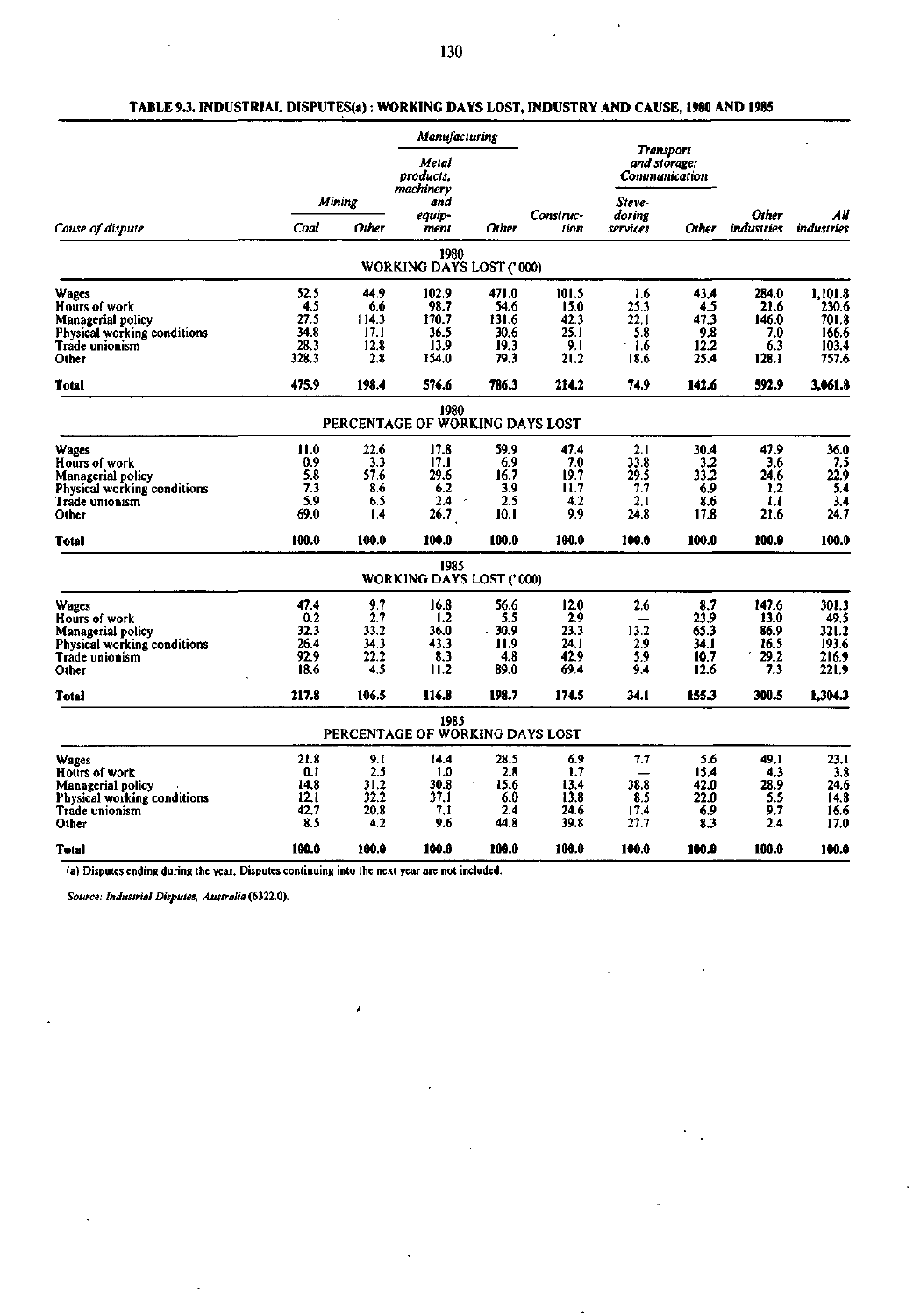$\overline{\phantom{a}}$ 

|                                 |       |                |                                         | Manufacturing |                   |                    |                                                      |                     |                   |
|---------------------------------|-------|----------------|-----------------------------------------|---------------|-------------------|--------------------|------------------------------------------------------|---------------------|-------------------|
|                                 |       |                | Metal<br>products.<br>machinerv         |               |                   |                    | Transport<br>and storage;<br>Communication           |                     |                   |
|                                 |       | Mining         | and                                     |               |                   | Steve-             |                                                      |                     | All<br>industries |
| Duration (working days)         | Coal  | Other          | equip-<br>ment                          | Other         | Construc-<br>tion | doring<br>services | Other                                                | Other<br>industries |                   |
|                                 |       |                | 1980<br><b>WORKING DAYS LOST ('000)</b> |               |                   |                    |                                                      |                     |                   |
|                                 | 20.2  |                | 39.8                                    |               | 17.3              | 9.2                |                                                      |                     |                   |
| Up to 1 day<br>Over 1 to 2 days | 29.4  | 11.0<br>18.2   | 274.2                                   | 21.6<br>83.6  | 19.7              | 25.0               | 20.4<br>51.6                                         | 88.7<br>211.9       | 228.2<br>713.6    |
| Over 2 to 3 days                | 9.2   | 10.9           | 22.4                                    | 16.2          | 6.2               | 16.4               | 37.9                                                 | 85.3                | 204.4             |
| Over 3 to less than 5 days      | 35.9  | 16.9           | 43.4                                    | 42.9          | 36.3              | 3.9                | 14.9                                                 | 48.0                | 242.1             |
| 5 to less than 10 days          | 5.3   | 52.0           | 59.2                                    | 151.5         | 46.9              | 16.9               | 13.4                                                 | 62.5                | 407.7             |
| 10 to less than 20 days         | 117.1 | 20.3           | 104.0                                   | 111.0         | 39.7              | 0.2                | 4.4                                                  | 51.0                | 447.6             |
| 20 to less than 40 days         | 17.6  | 22.8           | 33.7                                    | 336.2         | 40.8              | 3.5                |                                                      | 45.6                | 500.2             |
| 40 days and over                | 241.3 | 46.4           | --                                      | 23.3          | 7.1               | —                  | $\overline{\phantom{a}}$<br>$\overline{\phantom{0}}$ | —                   | 318.0             |
| Total                           | 475.9 | 198.4          | 576.6                                   | 786.3         | 214.2             | 74.9               | 142.6                                                | 592.9               | 3,061.8           |
|                                 |       |                | 1980<br>PERCENTAGE OF WORKING DAYS LOST |               |                   |                    |                                                      |                     |                   |
|                                 |       |                |                                         |               |                   |                    |                                                      |                     |                   |
| Up to 1 day                     | 4.2   | 5.5            | 6,9                                     | 2.7           | 8.1               | 12.3               | 14.3                                                 | 15.0                | 7.5               |
| Over 1 to 2 days                | 6.2   | 9.2            | 47.6                                    | 10.6          | 9.2               | 33.4               | 36.2                                                 | 35.7                | 23.3              |
| Over 2 to 3 days                | 1.9   | 5.5            | 3.9                                     | 2.1           | 2.9               | 21.9               | 26.7                                                 | 14.4                | 6.7               |
| Over 3 to less than 5 days      | 7,5   | 8.5            | 7.5                                     | 5,5           | 16.9              | 5.2                | 10.4                                                 | 8.1                 | 7.9               |
| 5 to less than 10 days          | 1.1   | 26.2           | 10.3                                    | 19.2          | 21.9              | 22.6               | 9.4                                                  | 10.5                | 13.3              |
| 10 to less than 20 days         | 24.6  | 10.2           | 18.0                                    | 14. I         | 18.5              | 0.3                | 3.1                                                  | 8.6                 | 14,6              |
| 20 to less than 40 days         | 3.7   | 11.5           | 5.8                                     | 42.8          | 19.0              | 4.7                | $\qquad \qquad$                                      | 7.7                 | 16.3              |
| 40 days and over                | 50.7  | $23.4^{\circ}$ |                                         | 3.0           | 3.3               |                    |                                                      |                     | 10.4              |
| <b>Total</b>                    | 100.0 | 100.0          | 100.0                                   | 100.0         | 100.0             | 100.0              | 100.0                                                | 100.0               | 100.0             |
|                                 |       |                | 1985<br><b>WORKING DAYS LOST ('000)</b> |               |                   |                    |                                                      |                     |                   |
| Up to I day                     | 18.9  | 10.9           | 22.1                                    | 17,9          | 45.4              | 7.4                | 20.6                                                 | 25.5                | 168.7             |
| Over 1 to 2 days                | 24.9  | 21.3           | 13.8                                    | 11.1.         | 14.3              | 21.1               | 12.9                                                 | 94.5                | 213.8             |
| Over 2 to 3 days                | 4.6   | 7.3            | 15.4                                    | 8.1           | 42.2              | 5.2                | 3.2                                                  | 25.4                | 111.6             |
| Over 3 to less than 5 days      | 8.6   | 23.I           | 22.6                                    | 93.2          | 5.9               | 0. 1               | 60.7                                                 | 67.7                | 282.0             |
| 5 to less than 10 days          | 25.4  | 16.0           | 10.5                                    | 21.6          | 28. I             | 0.3                | 55.0                                                 | 55.0                | 211.8             |
| 10 to less than 20 days         | 122.7 | 26.4           | 22.5                                    | 25.2          | 28.4              | —                  | 2.7                                                  | 32.0                | 260.0             |
| 20 to less than 40 days         | 12,7  | 1.2            | 9.8                                     | 8.7           | 8.4               | —                  | 0.3                                                  | 0.4                 | 41.5              |
| 40 days and over                |       | 0.4            | مسيد                                    | 13.0          | 1.7               |                    |                                                      | –                   | 15.0              |
| Total                           | 217.8 | 106.5          | 116.8                                   | 198.7         | 174.5             | 34.1               | 155.3                                                | 300.5               | 1,304.3           |
|                                 |       |                | 1985<br>PERCENTAGE OF WORKING DAYS LOST |               |                   |                    |                                                      |                     |                   |
| Up to 1 day                     | 8.7   | 10.2           | 18.9                                    | 9.0           | 26.0              | 21.7               | 13.3                                                 | 8.5                 | 12.9              |
| Over 1 to 2 days                | 11.4  | 20.0           | 11.8                                    | 5.6           | 8.2               | 61.9               | 8.3                                                  | 31.4                | 16.4              |
| Over 2 to 3 days                | 2.1   | 6.9            | 13.2                                    | 4,1           | 24.2              | 15.2               | 2.1                                                  | 8.5                 | 8.6               |
| Over 3 to less than 5 days      | 3.9   | 21.7           | 19.3                                    | 46.9          | 3.4               | 0.3                | 39.1                                                 | 22.5                | 21.6              |
| 5 to less than 10 days          | 11.7  | 15.0           | 9.0                                     | 10.9          | 16.1              | 0.9                | 35.4                                                 | 18.3                | 16.2              |
| 10 to less than 20 days         | 56.3  | 24.8           | 19.3                                    | 12.7          | 16.3              |                    | 1.7                                                  | 10.6                | 19.9              |
| 20 to less than 40 days         | 5.8   | 1.1            | 8.4                                     | 4.4           | 4.8               | $\qquad \qquad$    | 0.2                                                  | 0.1                 | 3.2               |
| 40 days and over                |       | 0,4            |                                         | 6.5           | 1.0               |                    |                                                      |                     | 1.2               |
| Total                           | 100.0 | 100.0          | 100.0                                   | 100.0         | 100.0             | 100.0              | 100.0                                                | 100.0               | 100.0             |

# **TABLE 9.4. INDUSTRIAL DISPUTES(a): WORKING DAYS LOST, INDUSTRY AND DURATION, 1980 AND 1985**

(a) Disputes ending during the year. Disputes continuing into the next year are not included.

*Source: Industrial Disputes, Australia* **(6322.0).**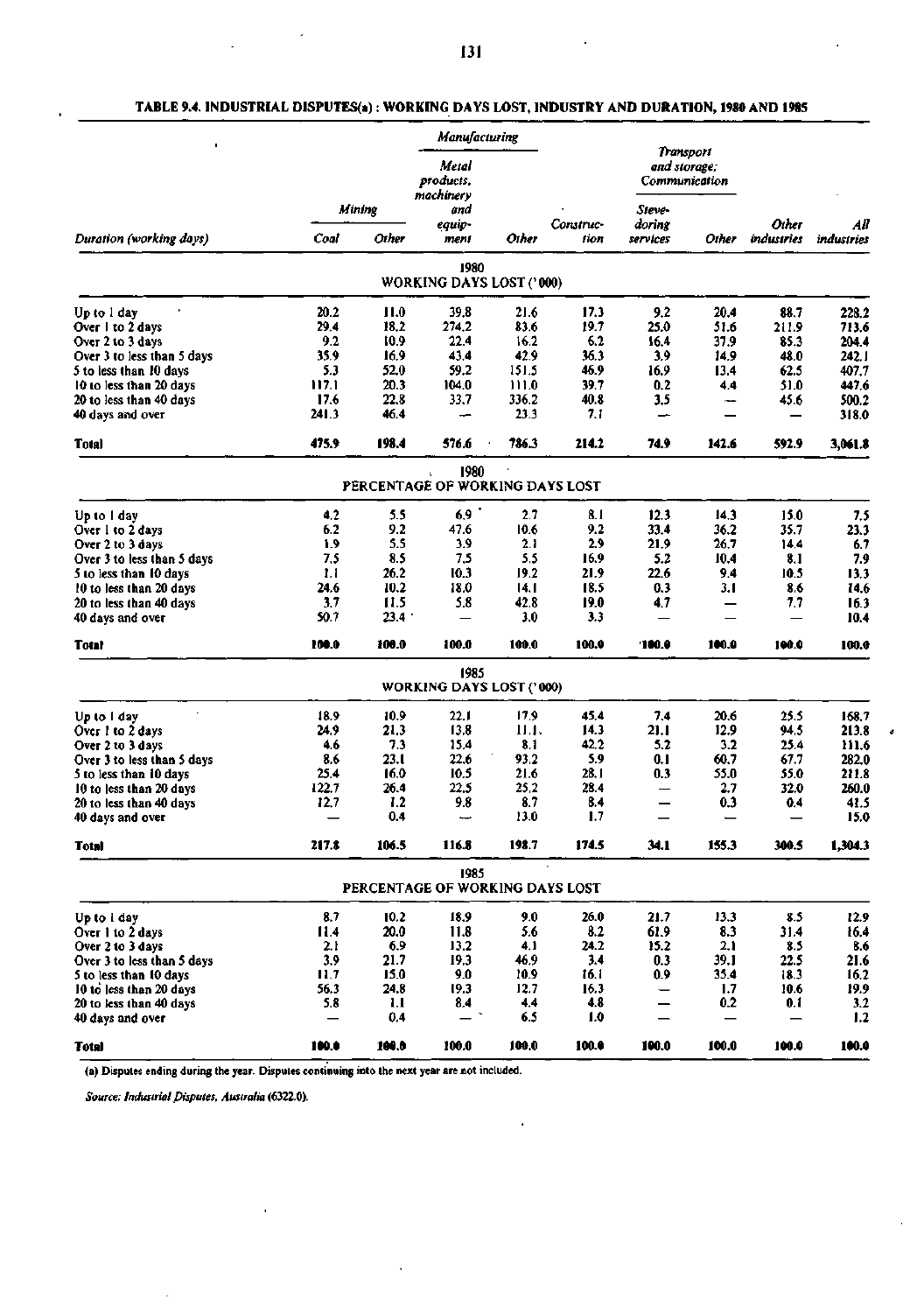|                 | Number of          | Number of members ('000) |                |         |              | Proportion of total employees<br>(per cent) |         |  |  |
|-----------------|--------------------|--------------------------|----------------|---------|--------------|---------------------------------------------|---------|--|--|
|                 | separate<br>unions | Males                    | <b>Females</b> | Persons | <b>Males</b> | <b>Females</b>                              | Persons |  |  |
| End of December |                    |                          |                |         |              |                                             |         |  |  |
| 1975            | 323                | 1.986.5                  | 846.8          | 2,833.4 | 62           | 46                                          | 56      |  |  |
| 1976            | 322                | 1.956.8                  | 843.3          | 2.800.0 | 61           | 45                                          | 55      |  |  |
| 1977            | 324                | 1.940.6                  | 857.4          | 2,797.9 | 61           | 46                                          | 55      |  |  |
| 1978            | 330                | 1,969.2                  | 861.5          | 2,830.8 | 62           | 46                                          | 56      |  |  |
| 1979            | 328                | 1.971.4                  | 902.2          | 2,873.6 | 61           | 47                                          | 56      |  |  |
| 1980            | 325                | 2,009.5                  | 946.3          | 2,955.9 | 61           | 47                                          | 56      |  |  |
| 1981            | 324                | 2.029.4                  | 964.7          | 2.994.1 | 60           | 48                                          | 56      |  |  |
| 1982            | 322                | 2.024.4                  | 988.0          | 3,012.4 | 62           | 49                                          | 57      |  |  |
| 1983            | 319                | 2,007.2                  | 978.0          | 2,985.2 | 61           | 46                                          | 55      |  |  |
| 1984            | 329                | 2,041.2                  | 987.3          | 3,028.5 | 61           | 45                                          | 55      |  |  |
| 30 June<br>1985 | 323                | 2,121.6                  | 1,032.6        | 3,154.2 | 63           | 47                                          | 57      |  |  |

**TABLE 9.5. TRADE UNIONS: NUMBER OF MEMBERS, DECEMBER 1975 TO JUNE 1985** 

*Source: Trade Union Statistics. Australia* **(6323.0).** 

### **TABLE 9.6. TRADE UNIONS : CLASSIFICATION BY SIZE OF MEMBERSHIP, DECEMBER 1975 AND JUNE 1985**

|                           | Number of unions |              | Proportion of total<br>unions (per cent) |              | Number of<br>members ('000) |              | Proportion of total<br>members (per cent) |              |
|---------------------------|------------------|--------------|------------------------------------------|--------------|-----------------------------|--------------|-------------------------------------------|--------------|
| Number of members         | December<br>1975 | June<br>1985 | December<br>1975                         | Јиле<br>1985 | December<br>1975            | June<br>1985 | December<br>1975                          | June<br>1985 |
| Under 100                 | 40               | 35           | '12.3                                    | 10.8         | 2.1                         | 1.7          | 0.1                                       | 0.1          |
| 100 and under 250         | 37               | 42           | 11.4                                     | 13.0         | 5.8                         | 6.7          | 0.2                                       | 0.2          |
| 250 and under 500         | 38               | 30           | 11.8                                     | 9.3          | 12.8                        | 10.7         | 0.5                                       | 0.3          |
| 500 and under 1,000       | 44               | 47           | 13.6                                     | 14.6         | 31.8                        | 33.9         | IJ                                        | 1.1          |
| 1.000<br>and under 2,000  | 39               | 41           | 12.1                                     | 12.7         | 52.3                        | 56. I        | 1.8                                       | 1.8          |
| 2.000<br>and under 5,000  | 46               | 4            | 14.2                                     | 12.7         | 151.5                       | 128.9        | 5.3                                       | 4.1          |
| 5.000<br>and under 10.000 | 21               | 22           | 6.5                                      | 6.8          | 159.6                       | 149.4        | 5.6                                       | 4.7          |
| 10,000 and under 20,000   | 21               | 21           | 6.5                                      | 6.5          | 316.0                       | 301.3        | 11.1                                      | 9.6          |
| 20,000 and under 30,000   |                  | 10           | 2.5                                      | 3.1          | 196.7                       | 234.8        | 6.9                                       | 7.4          |
| 30,000 and under 40,000   |                  |              | 2.2                                      | 2.2          | 241.I                       | 242.1        | 8.5                                       | 7.7          |
| 40,000 and under 50,000   |                  | 10           | 2,2                                      | 3.1          | 313.3                       | 452.3        | 11.1                                      | 14.3         |
| 50,000 and under 80,000   |                  |              | 2.5                                      | 2.2          | 485.8                       | 408.6        | 17.1                                      | 13.0         |
| 80,000 and over           |                  | 10           | 2.2                                      | 3.1          | 864.8                       | 1,127.7      | 30.5                                      | 35.8         |
| <b>Total</b>              | 323              | 323          | 100.0                                    | 100.0        | 2,833.4                     | 3,154.2      | 100.0                                     | 100.0        |

*Source: Trade Union Statistics, Australia* **(6323.0).** 





**Source: Trade Union Statistics, Australia (6323.0).**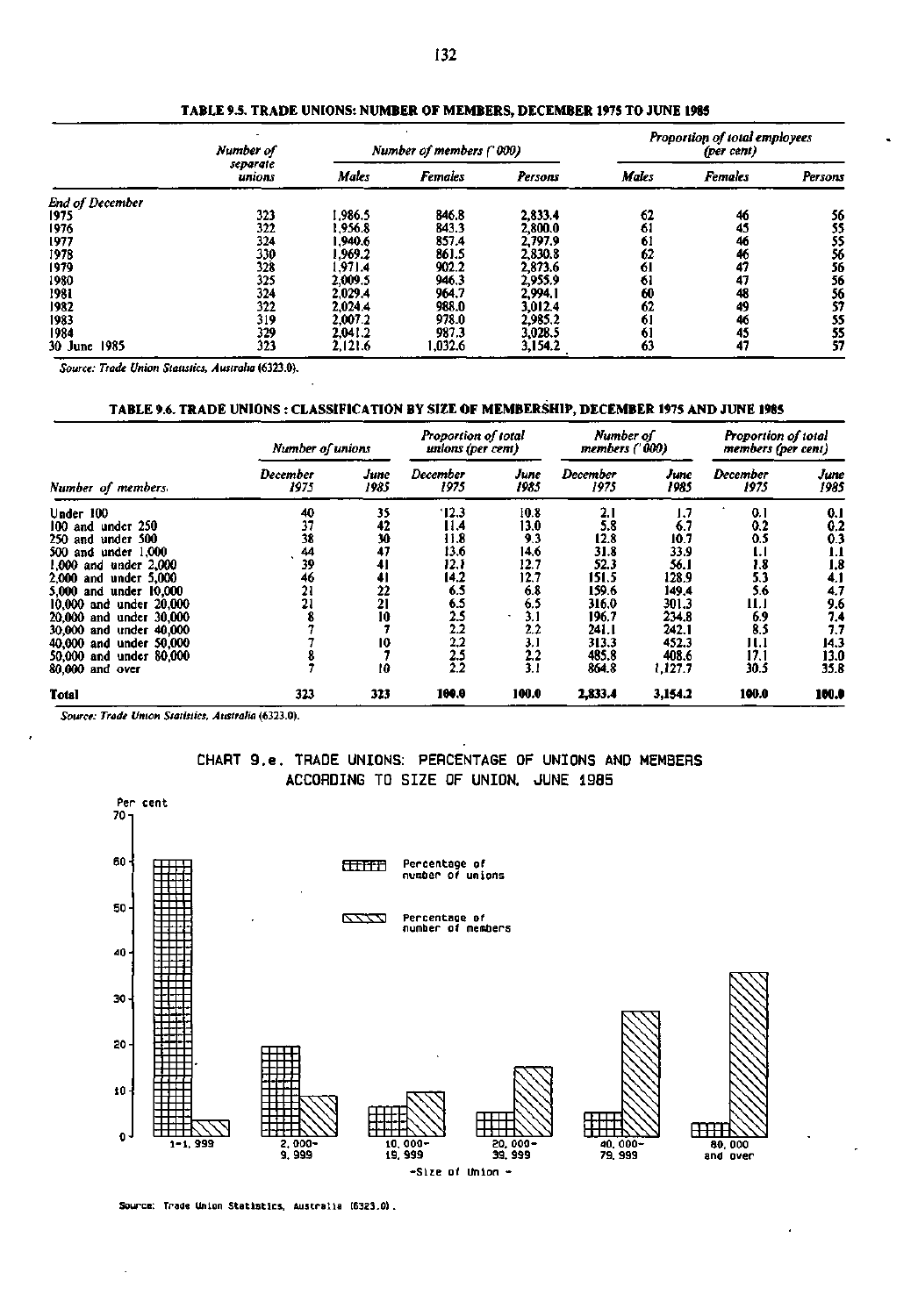

**CHART 9.f. TRADE UNION MEMBERSHIP: AGE. MARCH TO MAY 1982** 

Source: Trade Union Members. Australia, March to May 1982, (6325.0) ,

**CHART 9.g . TRADE UNION MEMBERSHIP: INDUSTRY AND SECTOR MARCH TO MAY 1982** 

l,

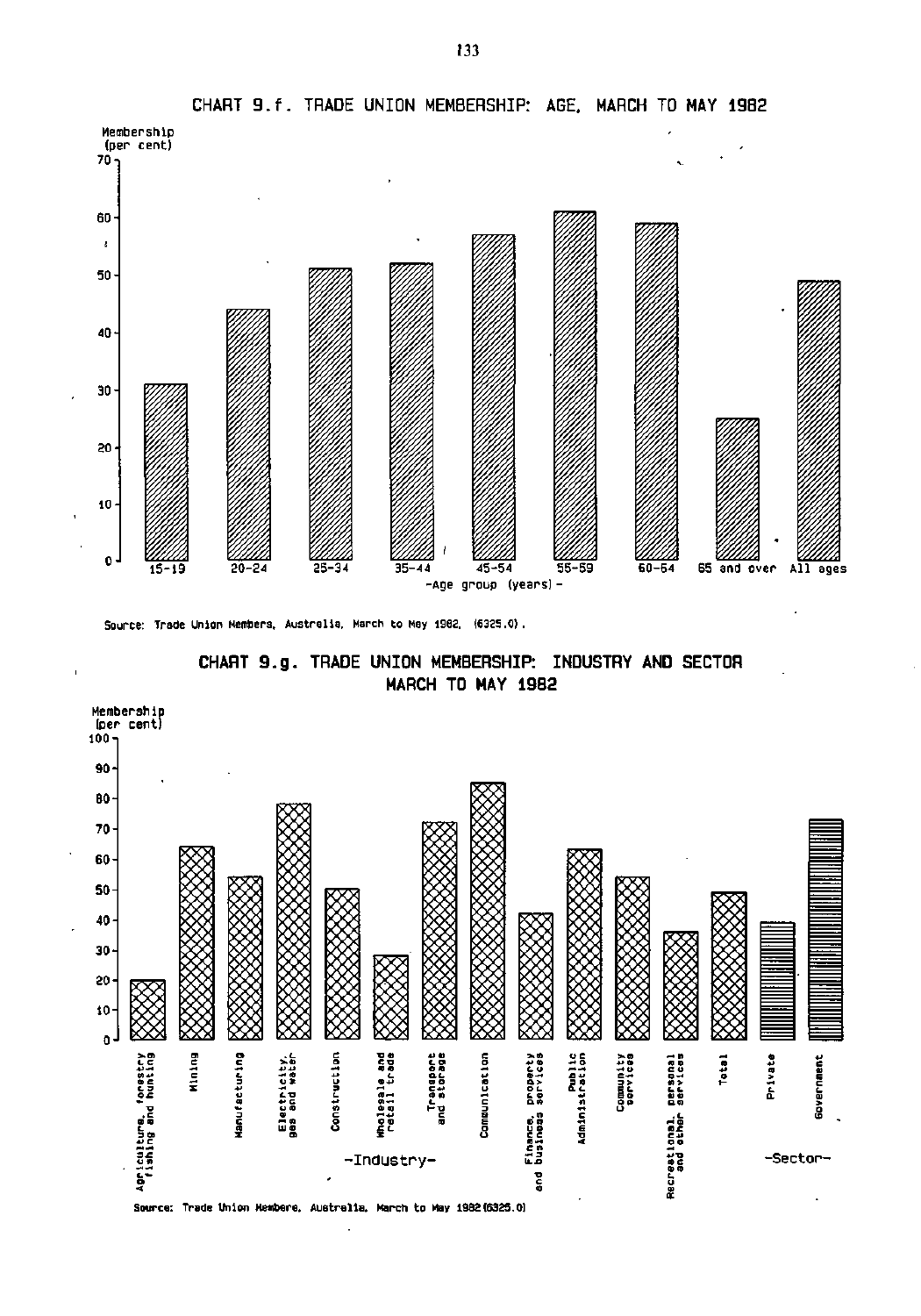|                             | Number          | Covered by awards, determinations<br>and collective agreements | Not<br>covered by |          |                 |  |
|-----------------------------|-----------------|----------------------------------------------------------------|-------------------|----------|-----------------|--|
| Employee category           | of<br>employees | Federal                                                        | State             | Total(a) | awords,<br>etc. |  |
|                             | .000            |                                                                | $-$ per cent $-$  |          |                 |  |
|                             |                 | <b>MALES</b>                                                   |                   |          |                 |  |
| Adults                      | 2,753.8         | 42.5                                                           | 39.4              | 82.5     | 17.5            |  |
| Managerial, executive, etc. | 417. I          | 22.4                                                           | 19.4              | 42. i    | 57.9            |  |
| Non-managerial              | 2,336.7         | 46.1                                                           | 43.0              | 89.8     | 10.2            |  |
| Full-time                   | 2,150.2         | 47.5                                                           | 42.3              | 90.5     | 9.5             |  |
| Part-time                   | 186.2           | 29.4                                                           | 51.5              | 81.4     | 18.6            |  |
| <b>Juniors</b>              | 274.0           | 37.9                                                           | 55.9              | 94.2     | 5.8             |  |
| Full-time                   | 215.8           | 45.5                                                           | 50.3              | 96.0     | 4.0             |  |
| Part-time                   | 58.2            |                                                                | 76.6              | 87.6     | 12.4            |  |
| Total                       | 3,027.8         | 42.0                                                           | 40.9              | 83.6     | 16.4            |  |
| Managerial, executive, etc. | 417.1           | 22.4                                                           | 19.4              | 42.1     | 57.9            |  |
| Non-managerial              | 2,610.7         | 45.3                                                           | 44.3              | 90.3     | 9.7             |  |
| Full-time<br>,              | 2,366.0         | 47.4                                                           | 43.0              | 91.0     | 9.0             |  |
| Part-time                   | 244.7           | 24.8                                                           | 57.5              | 82.8     | 17.2            |  |
|                             |                 | FEMALES _                                                      |                   |          |                 |  |
| <b>Adults</b>               | 1,724.5         | 24.3                                                           | 63.5              | 88.4     | 11.6            |  |
| Managerial, executive, etc. | 108.1           | 11.4                                                           | 44.9              | 56.9     | 43.1            |  |
| Non-managerial              | 1,616.4         | 25.2                                                           | 64.7              | 90.6     | 9.4             |  |
| <b>Full-time</b>            | 1,048.7         | 29.8                                                           | 63.0              | 93.5     | 6.5             |  |
| Part-time                   | 567.8           | 16,7                                                           | 67.8              | 85.1     | 14.9            |  |
| <b>Juniors</b>              | 294.8           | 19.7                                                           | 77.0              | 96.9     | ۰               |  |
| <b>Full-time</b>            | 203.7           | 25.5                                                           | 71.2              | 96.7     |                 |  |
| Part-time                   | 91.1            |                                                                | 90.1              | 97.2     | ۰               |  |
| Total                       | 2.019.3         | 23.7                                                           | 65.4              | 89.7     | 10.3            |  |
| Managerial, executive, etc. | 108.1           | 11.4                                                           | 44.9              | 56.9     | 43.1            |  |
| Non-managerial              | 1,911.2         | 24.4                                                           | 66.6              | 91.5     | 8.5             |  |
| Full-time                   | 1,252.4         | 29.1                                                           | 64.4              | 94.0     | 6.0             |  |
| Part-time                   | 658.8           | 15.4                                                           | 70.9              | 86.8     | 13.2            |  |
|                             |                 | <b>PERSONS</b>                                                 |                   |          |                 |  |
| <b>Adults</b>               | 4,478.3         | 35.5                                                           | 48.7              | 84.8     | 15.2            |  |
| Managerial, executive, etc. | 525.2           | 20.1                                                           | 24.6              | 45.1     | 54.9            |  |
| Non-managerial              | 3,953.1         | 37.6                                                           | 51.9              | 90.1     | 9,9             |  |
| Full-time<br>$\bullet$      | 3,198.9         | 41.7                                                           | 49.1              | 91.5     | 8.5             |  |
| Part-time                   | 754.2           | 19.8                                                           | 63.8              | 84,2     | 15.8            |  |
| Juniors                     | 568.8           | 28.5                                                           | 66.8              | 95.6     | 4,4             |  |
| <b>Full-time</b>            | 419.5           | 35.8                                                           | 60.4              | 96.3     | 3.7             |  |
| Part-time                   | 149.3           | 8.2                                                            | 84.8              | 93.4     | 6.6             |  |
| <b>Total</b>                | 5,047.1         | 34.7                                                           | 50.7              | 86.0     | 14.0            |  |
| Managerial, executive, etc. | 525.2           | 20.1                                                           | 24.6              | 45.1     | 54.9            |  |
| Non-managerial              | 4,521.9         | 36.4                                                           | 53.8              | 90.8     | 9.2             |  |
| Full-time                   | 3,618.4         | $-41.0$                                                        | 50.4              | 92.1     | 7.9             |  |
| Part-time                   | 903.5           | 17.9                                                           | 67.3              | 85.7     | 14.3            |  |

 $\mathbf{I}$ 

# **TABLE 9.7. INCIDENCE OF AWARDS : EMPLOYEE CATEGORIES, MAY 1983**

l.

(a) Includes small numbers of employees covered by unregistered collective agreements.

 $\bar{1}$ 

 $\bullet$ 

*Source: Incidence of Industrial Awards, Determinations and Collective Agreements, Australia, May 1983* **(6315.0).**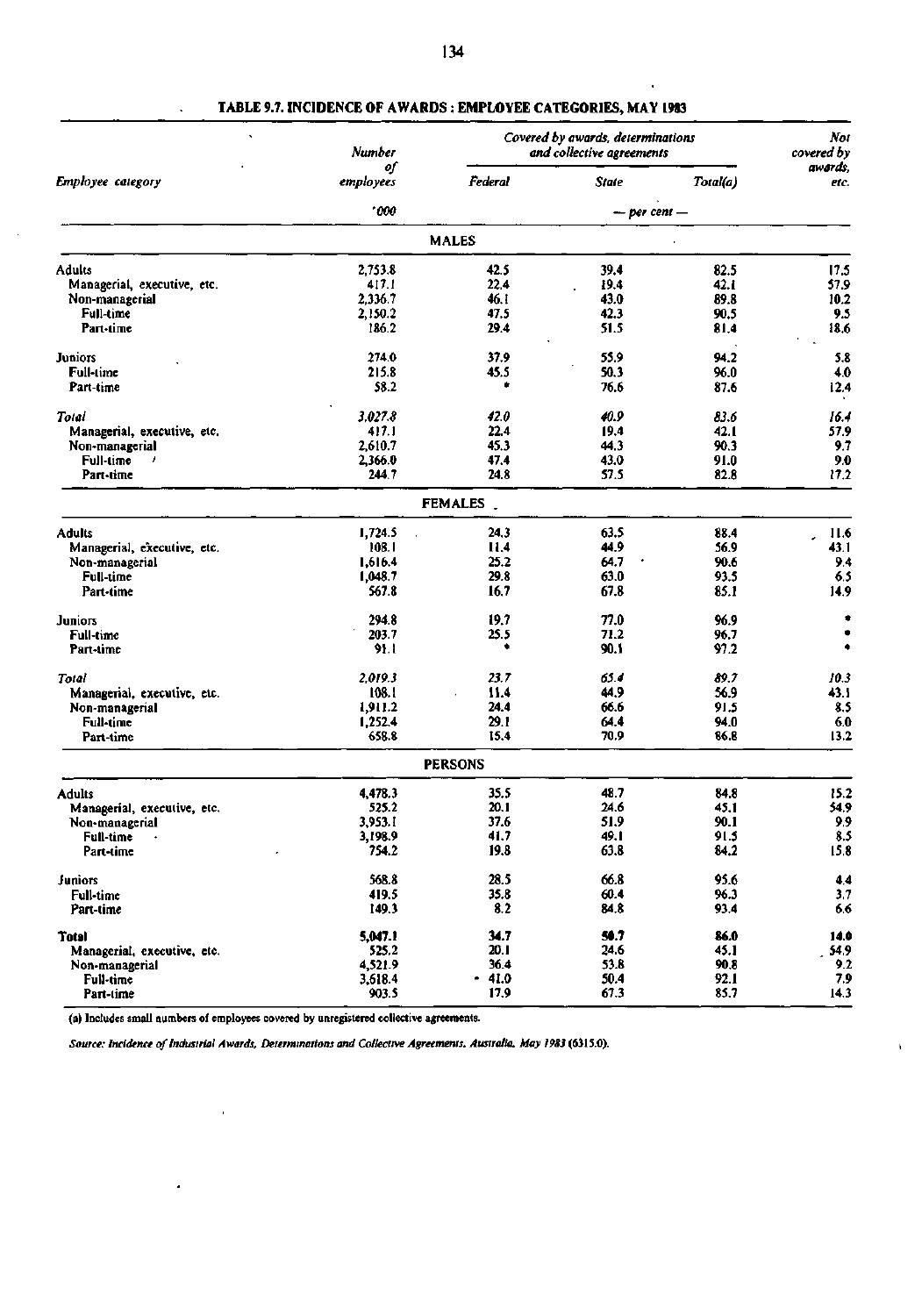**CHART 9.h . AWARD COVERAGE OF EMPLOYEES. MAY 1983** 



**Source: Incidence of Industrial Awards, Determinations and Collective Agreements, Australia, May 1983 (6315.0)** 

## **CHART 9.i . AWARD COVERAGE: EMPLOYEE CATEGORIES. MAY 1983**



(a) Includes managerial, executive, etc. staff.

Source: Incidence of Industrial Awards. Determinations and Collective Agreements, Australia, Hay 1333 (6315.0).

135